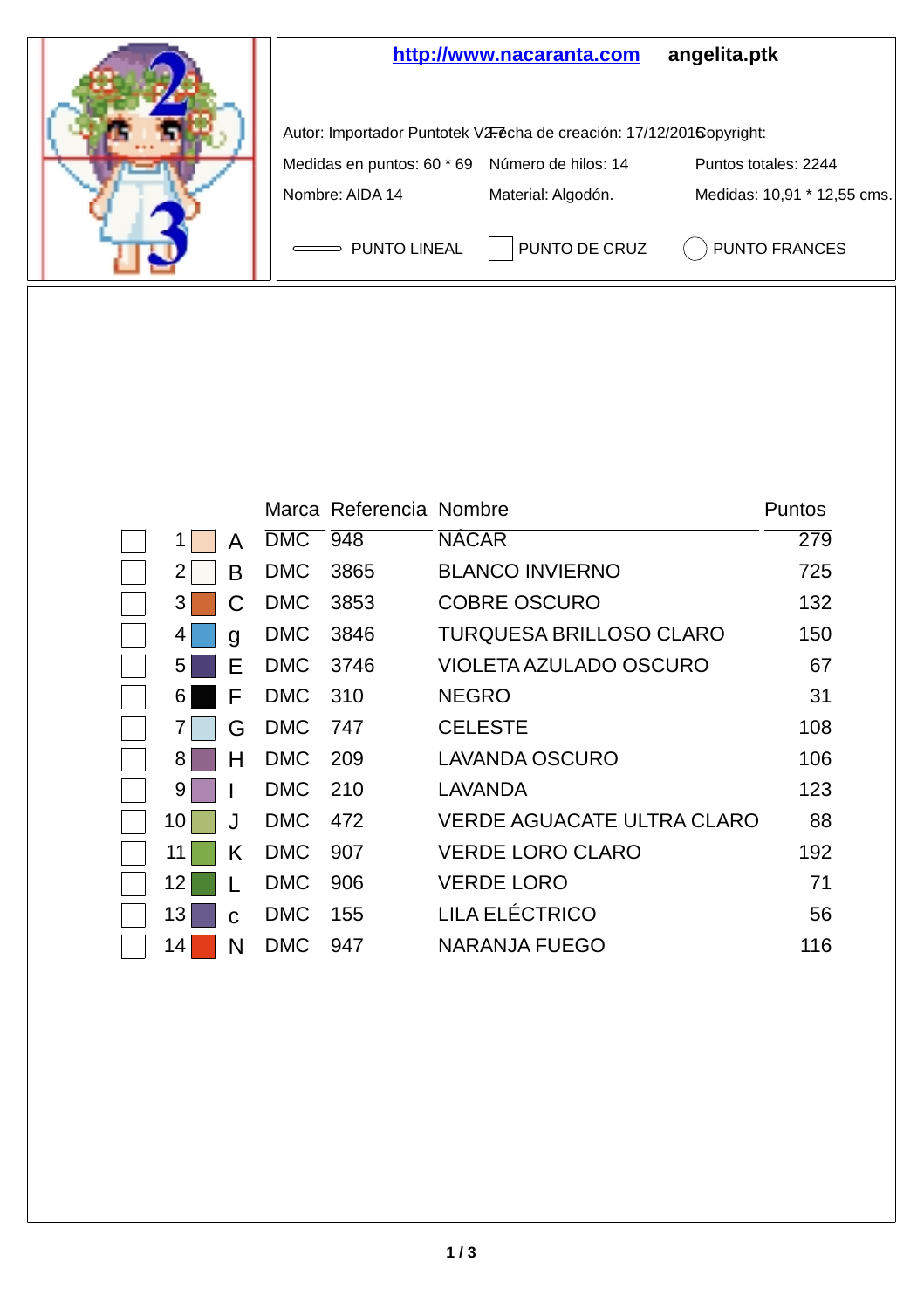|    | 10 |                  |                         |                              |                         |         |                         |                  |              |                         |                         |                         | 20          |                         |                         |                         |                         |                |                         |                           |                           |                           | 30                            |                         |              |                               |                           |                               |                         |                |                               |                         |                               |                           |                           | 40                      |                               |                |             | 50                           |                  |                         |                         |                         |                         |                                                                                                     |   |                                              |              |                         |             |                                | 60               |                |   |
|----|----|------------------|-------------------------|------------------------------|-------------------------|---------|-------------------------|------------------|--------------|-------------------------|-------------------------|-------------------------|-------------|-------------------------|-------------------------|-------------------------|-------------------------|----------------|-------------------------|---------------------------|---------------------------|---------------------------|-------------------------------|-------------------------|--------------|-------------------------------|---------------------------|-------------------------------|-------------------------|----------------|-------------------------------|-------------------------|-------------------------------|---------------------------|---------------------------|-------------------------|-------------------------------|----------------|-------------|------------------------------|------------------|-------------------------|-------------------------|-------------------------|-------------------------|-----------------------------------------------------------------------------------------------------|---|----------------------------------------------|--------------|-------------------------|-------------|--------------------------------|------------------|----------------|---|
| 0  |    |                  |                         |                              |                         |         |                         |                  |              |                         |                         |                         |             |                         |                         |                         |                         |                |                         |                           |                           |                           |                               |                         |              |                               |                           |                               |                         |                |                               |                         |                               |                           |                           |                         |                               |                |             |                              |                  |                         |                         |                         |                         |                                                                                                     |   |                                              |              |                         |             |                                |                  |                |   |
|    |    |                  |                         |                              |                         |         |                         |                  |              |                         |                         |                         |             |                         |                         |                         |                         |                |                         |                           |                           |                           |                               |                         |              |                               |                           |                               |                         |                |                               |                         |                               |                           |                           |                         |                               |                |             |                              |                  |                         |                         |                         |                         |                                                                                                     |   |                                              |              |                         |             |                                |                  |                |   |
|    |    |                  |                         |                              |                         |         |                         |                  |              |                         |                         |                         |             |                         |                         |                         |                         |                |                         |                           |                           |                           |                               |                         | EE           | Е                             | Е                         | Е                             | E.                      | E              | Е                             | Е                       | E.                            | Е                         |                           |                         |                               |                |             |                              |                  |                         |                         |                         |                         |                                                                                                     |   |                                              |              |                         |             |                                |                  |                |   |
|    |    |                  |                         |                              |                         |         |                         |                  |              |                         |                         |                         |             |                         |                         |                         |                         |                |                         |                           | E E                       |                           | Е.                            |                         | c c          | $\mathbf{c}$                  |                           | c c                           | $\mathbf{C}$            | $ \mathbf{c} $ | $\mathbf{C}$                  | $\mathbf{c}$            | $\mathbf{C}$                  | $\mathbf{C}$              | E.                        | E                       | E                             |                |             |                              |                  |                         |                         |                         |                         |                                                                                                     |   |                                              |              |                         |             |                                |                  |                |   |
|    |    |                  |                         |                              |                         |         |                         |                  |              |                         |                         |                         |             |                         |                         |                         |                         |                | $E$ $E$ $H$             |                           |                           | н                         | н                             | Iн                      | l c l        | $\mathbf{c}$                  | c                         | $\mathbf{c}$                  | $\mathbf{C}^{\top}$     | c              | $\mathbf{c}$                  | $\mathbf{c}$            | $\mathbf{C}$                  | $\mathbf{C}$              |                           |                         |                               | EE             |             |                              |                  |                         |                         |                         |                         |                                                                                                     |   |                                              |              |                         |             |                                |                  |                |   |
|    |    |                  |                         |                              |                         |         |                         |                  |              |                         |                         |                         |             |                         |                         |                         |                         | EL             |                         |                           | н                         |                           |                               |                         |              |                               |                           | $\bullet$                     |                         |                | н                             | $\mathbf{C}$            | $\mathbf{c}$                  |                           |                           |                         |                               |                | н           | E                            |                  |                         |                         |                         |                         |                                                                                                     |   |                                              |              |                         |             |                                |                  |                |   |
|    |    |                  |                         |                              |                         |         |                         |                  |              |                         |                         |                         |             |                         |                         |                         | E                       |                |                         |                           |                           |                           |                               |                         |              |                               |                           | c.                            |                         |                |                               |                         |                               |                           |                           |                         |                               |                |             | Е                            |                  |                         |                         |                         |                         |                                                                                                     |   |                                              |              |                         |             |                                |                  |                |   |
|    |    |                  |                         |                              |                         |         |                         |                  |              |                         |                         |                         |             |                         |                         | Е.                      |                         |                |                         |                           |                           |                           |                               |                         |              |                               |                           |                               |                         |                |                               |                         |                               |                           |                           |                         |                               |                |             | т                            | l El             |                         |                         |                         |                         |                                                                                                     |   |                                              |              |                         |             |                                |                  |                |   |
|    |    |                  |                         |                              |                         |         |                         |                  |              |                         |                         |                         |             |                         | EI                      |                         |                         |                |                         |                           |                           |                           |                               |                         |              |                               |                           |                               |                         |                |                               |                         |                               |                           |                           |                         |                               |                |             |                              | E                |                         |                         |                         |                         |                                                                                                     |   |                                              |              |                         |             |                                |                  |                |   |
|    |    |                  |                         |                              |                         |         |                         |                  |              |                         |                         |                         |             | <b>NN</b>               |                         | $\hat{\mathbf{P}}$      | N                       |                | т                       |                           |                           |                           |                               |                         |              |                               |                           |                               |                         |                |                               |                         |                               |                           |                           |                         |                               |                | A           |                              |                  | Е                       |                         |                         |                         |                                                                                                     |   |                                              |              |                         |             |                                |                  |                |   |
| 10 |    |                  |                         |                              |                         |         |                         |                  |              |                         |                         |                         |             | B                       | B                       | N                       | B                       | B              | N                       | A                         |                           |                           |                               |                         |              |                               |                           |                               |                         |                |                               |                         |                               | A                         |                           |                         |                               |                |             |                              | N                | E                       |                         |                         |                         |                                                                                                     |   |                                              |              |                         |             |                                |                  |                |   |
|    |    |                  |                         |                              |                         |         |                         |                  |              |                         |                         | L N                     |             | B                       |                         | $\overline{\mathbf{K}}$ | $K$ B                   |                | N                       |                           |                           |                           | K                             | Ĵ                       |              |                               |                           |                               | ĸ                       |                |                               |                         |                               |                           |                           | T.                      | $N$ $B$                       |                | в           | B                            | $\vert$ B        | $\overline{\mathsf{N}}$ | l E                     |                         |                         |                                                                                                     |   |                                              |              |                         |             |                                |                  |                |   |
|    |    |                  |                         |                              |                         |         |                         |                  |              |                         | $\overline{\mathbf{K}}$ | K                       |             | Ñ                       |                         |                         |                         |                |                         |                           | ĸ                         |                           | J                             | J                       |              |                               | J                         |                               |                         |                |                               | ĸ                       |                               | K                         |                           |                         | <b>NB</b>                     |                | $K$ $K$     | ΙK                           | lв.              | N                       | E                       |                         |                         |                                                                                                     |   |                                              |              |                         |             |                                |                  |                |   |
|    |    |                  |                         |                              |                         |         |                         |                  |              |                         |                         |                         |             | B                       |                         |                         | $K$ B                   |                | N                       | ĸ                         | K                         |                           | ĸ                             | K                       |              | J                             |                           |                               | K                       | J              | J                             | N                       | N                             |                           | İΝ.                       | N                       | Ш                             | N.             | İΚ          |                              | K N              | $\mathbf C$             | $ \mathsf{K} $          | $K$ $K$                 |                         |                                                                                                     |   |                                              |              |                         |             |                                |                  |                |   |
|    |    |                  |                         |                              |                         |         |                         |                  | κ            |                         |                         |                         |             | lв                      | B                       | N.                      | B                       | B              | N                       |                           |                           |                           | K                             |                         |              | J                             | н                         | <b>A</b>                      | J                       |                | $K$ N                         |                         | $B$ $B$                       | $N$ B                     |                           | B                       | $N$ $B$                       |                | $K$ $K$     |                              | $ \mathbf{K} $ B | N                       | J                       |                         |                         |                                                                                                     |   |                                              |              |                         |             |                                |                  |                |   |
|    |    |                  |                         |                              |                         |         |                         | κ                | J            | J.                      |                         |                         | $\bigoplus$ | N                       | N                       | Ιĸ                      | N                       | N              | $\overline{c}$          | ГC                        |                           | K                         |                               |                         |              | K                             |                           | J                             | K                       |                |                               | $K\overline{N}$ B       |                               | $KKK$ <b>B</b>            |                           |                         | NB                            |                | в           | $N$ B                        | BI               | N                       | <b>K</b>                |                         | $K$ $K$                 |                                                                                                     |   |                                              |              |                         |             |                                |                  |                |   |
|    |    |                  |                         |                              |                         |         |                         | K K              |              |                         |                         |                         |             |                         |                         |                         | c                       | $\mathbf C$    | J                       |                           | ĸ                         |                           |                               |                         | $\mathbf C$  | $\overline{\mathbf{c}}$       | J                         | $\mathbf c$                   | C                       | l C            |                               | <b>LN</b>               | 4Ñ)                           | $N$ $K$ $N$               |                           |                         | $K$ $N$ $N$                   |                |             | lc.                          | $N$ $N$          | IJ                      |                         | C                       | KJK                     |                                                                                                     |   |                                              |              |                         |             |                                |                  |                |   |
|    |    |                  |                         |                              |                         |         |                         |                  |              |                         | κ                       | $\mathbf{C}$            |             | K                       | <b>O</b>                | c                       | $K$ $K$                 |                | K C                     |                           | $\mathbf C$               | A                         | ĸ                             | Κ                       |              | K K                           | в                         |                               | Κ                       |                | K N                           |                         |                               | BKKKB                     |                           |                         | NC                            |                | C           |                              |                  | J                       | J                       | J.                      | J                       |                                                                                                     |   |                                              |              |                         |             |                                |                  |                |   |
|    |    |                  |                         |                              |                         |         |                         |                  |              |                         | K                       | J                       |             |                         |                         |                         |                         | C              | C                       |                           |                           |                           | K                             | J                       |              | ĸ                             | B                         | B                             | K                       |                |                               |                         | $K$ $N$ $B$ $B$               | $N$ $B$                   |                           | $\overline{B}$          | NC                            |                |             | $\overline{\mathsf{K}}$<br>K |                  | K                       |                         | K B                     |                         | IJ                                                                                                  |   |                                              |              |                         |             |                                |                  |                |   |
|    |    |                  |                         | $\mathbf{g}$                 | $\mathbf{q}$            | ۱g      |                         |                  |              |                         | J.                      | $\mathbf{c}$            |             |                         |                         |                         |                         |                | J                       |                           | ĸ                         |                           | κ                             | J                       | J            | K                             | в                         | B                             | $\overline{B}$          | B              |                               |                         | A N N                         | N N N                     |                           |                         | $ \kappa $                    | κ              | Κ           | κ<br>ΙK                      |                  | T.                      | K                       | Κ                       | K B                     |                                                                                                     | J |                                              |              |                         | 999         |                                |                  |                |   |
| 20 |    |                  |                         | $g \mid B$                   |                         | B B     | $\mathbf{g}$            | l g              |              |                         | J                       | $\vert$ c               | ш           |                         | K                       | Κ                       |                         | $\mathbf{A}$   | A                       |                           |                           |                           | A                             |                         | K K B        |                               |                           | B B                           | $\overline{B}$          |                |                               |                         | <b>BBAA</b>                   | J                         | J                         | J                       |                               | J              | J           | $\overline{\mathsf{K}}$      |                  | K K                     |                         | KJ                      | J                       | KJ                                                                                                  |   |                                              | g g B        |                         |             | B B g                          |                  |                |   |
|    |    |                  |                         | $\overline{B}$<br>ΙB.        |                         | B       | B                       | B                | $\mathbf{g}$ |                         | J                       | $\vert$ c               | н           |                         | κ                       | K                       |                         | B              | $\overline{B}$          |                           | $A$ $A$ $A$               |                           | A                             | $\overline{B}$          |              | $B$ $B$                       |                           | $B$ <sub>B</sub>              |                         |                | $B$ $B$ $B$                   |                         | $B$ $A$                       | A                         | $\overline{A}$            | A                       | $\vert K \vert$               | K              | Κ           | K<br>T                       | <b>N</b>         | $\mathbf N$             | $ \mathbf{K} $          | N.                      | N                       | $ \mathsf{K} $                                                                                      | J | $B$ <sub>B</sub>                             |              | $\overline{\mathbf{B}}$ |             | $B$ $B$ $B$ $g$                |                  |                |   |
|    |    |                  | $\frac{g}{g}$           | $\overline{\mathsf{B}}$<br>B |                         | B       | B                       | B                | B            |                         | K                       | J                       |             |                         |                         |                         | J                       | $\overline{A}$ | $\overline{\mathbf{A}}$ | A                         | $\overline{\mathbf{c}}$   |                           | $\overline{A}$ $\overline{A}$ | $\overline{\mathbf{A}}$ |              | $\overline{A}$ $\overline{A}$ |                           | $\overline{B}$ $\overline{B}$ | $\overline{\mathbf{B}}$ |                | $A$ <sup>A</sup>              |                         | $\overline{A}$ $\overline{A}$ | $\overline{A}$            | C A                       |                         | $\overline{A}$ $\overline{A}$ |                |             | EJN                          |                  | B                       |                         | $N$ $B$                 | $\overline{B}$          | NJ                                                                                                  |   | $\overline{B}$ $\overline{B}$                |              |                         | $B$ $B$ $B$ |                                | $B\overline{g}$  |                |   |
|    |    | $g \mid B$       |                         |                              | B B B B                 |         | B                       | B                | K            | ◆                       | J                       | K                       | $J$ B       |                         | $\vert$ B               | N                       | J                       | $\overline{c}$ | A                       | C N                       |                           |                           | C A                           | $\overline{\mathbf{C}}$ |              | $A$ $A$                       |                           | $A$ $A$                       | $\overline{A}$          |                | $\overline{A}$ $\overline{A}$ |                         | C A                           | C N                       |                           | $\overline{\mathsf{c}}$ | A                             | $\mathbf C$    | E           | $J$ N                        | B                | K                       | $ \mathsf{K} $          |                         | K B                     | N                                                                                                   | J | $B$ $B$                                      |              | B                       |             | $\overline{B}$                 | $B \overline{B}$ |                |   |
|    |    | $\mathbf{q}$     | $\overline{\mathsf{B}}$ | $B$ <sub>B</sub>             |                         | B       | $\overline{B}$          | B                | K            | J                       | J                       | K                       |             | $\overline{\mathbf{K}}$ | B                       | K                       | K                       | N              | F                       | F                         | F                         | F.                        | $\overline{\mathbf{c}}$       | $\overline{\mathbf{A}}$ |              | $A$ $A$                       |                           | $A$ $A$                       | $\overline{A}$          | $\overline{A}$ | A                             | $\mathbf{A}$            | C                             | F.                        | E                         | F                       | F                             | ${\bf N}$      | E           | $\overline{\mathbf{H}}$      | LIN              | $\overline{\mathbf{K}}$ | N                       | KN                      |                         | JB                                                                                                  |   | $\overline{B}$ $\overline{B}$                |              | $B$ $B$                 |             | $\overline{B}$                 | $B$ <sub>B</sub> | ۱g             |   |
|    |    | $\mathbf{g}$     | B                       |                              | B B B B                 |         | J                       | B                |              | $\overline{\mathsf{k}}$ | K                       | K                       | N           | $\overline{\mathsf{K}}$ | ĸ                       | J                       | ĸ                       | E              | F                       | E                         | F                         | F                         | F                             | $\overline{c}$          |              | $A$ $A$                       |                           | $A$ $A$                       | $\overline{A}$          |                | $\overline{A A}$              |                         | <b>C</b> <sub>F</sub>         | F                         | E                         | F                       | F                             | F              |             | $E$ H $N$                    | B                | $\overline{\mathbf{K}}$ | $\overline{\mathsf{k}}$ |                         | $K$ $B$                 | $N$ B                                                                                               |   |                                              | <b>BBBBB</b> |                         |             |                                | B B              | l g            |   |
|    |    | $\mathbf{g}$     | $\overline{\mathbf{B}}$ |                              | $B$ $B$ $B$ $B$         |         | J                       | $B$ <sub>B</sub> |              | $J$ <sub>B</sub>        |                         | $\overline{\mathbf{K}}$ | K           | $\overline{\mathsf{K}}$ |                         | J                       | $\overline{\mathsf{K}}$ | F              |                         |                           | $G$ $C$ $F$ $G$ $B$       |                           |                               | $\overline{\mathbf{c}}$ |              | $A$ $A$                       |                           | $A$ $B$                       | $\overline{A}$          |                | $\overline{A A}$              |                         | c c                           |                           |                           |                         | $F$ G $B$ G $F$               |                |             | E L N                        |                  | $B$ <sub>B</sub>        |                         | $N$ $B$                 | $\overline{B}$          | $N$ $B$                                                                                             |   |                                              |              |                         |             | <b>BBBBBBB</b>                 |                  | l g            |   |
|    |    | $\mathbf{g}$     | B                       |                              | B B B B                 |         | $\overline{B}$          | J.               | J,           |                         | <b>B</b>                | B                       |             | B                       | $\overline{\mathsf{K}}$ | $\overline{\mathsf{K}}$ | E.                      | $N$ $B$        |                         | <b>CF</b>                 |                           |                           | F F                           |                         |              | $A$ $A$                       |                           | $A$ $B$                       | $\overline{A}$          |                | $A$ $A$                       | B                       | $\overline{c}$                | F                         | E                         | F                       | $\vert$ B $\vert$             | N              | E           | $ \mathbf{K} $               | N                | N                       | c N N                   |                         |                         | B                                                                                                   |   |                                              | $B$ J $B$    |                         | $\sqrt{B}$  | $\overline{B}$                 | $B$ $B$          | $\overline{g}$ |   |
|    |    | $\overline{g}$ B |                         |                              | B B B B                 |         | B                       | B B              |              | $\mathbf{B}$            | N                       | N                       |             | K                       |                         | т                       | $\blacksquare$          | N.             | B                       | $ C $ $ $                 |                           |                           | ПF                            | $\boxed{B}$             |              | $A$ $A$                       |                           | $A$ $B$                       | $\overline{A}$          |                | $A$ $A$                       | $\overline{\mathbf{B}}$ | c                             | П                         |                           | F                       | $\overline{B}$                | N              | $\mathsf E$ | K                            |                  | $\mathbf{c}$            | J                       | ĸ                       | J                       | $K$ $B$                                                                                             |   | $B$ $B$                                      |              | IJ                      | B           | $\overline{\mathsf{B}}$        | $B$ <sub>B</sub> | ۱g             |   |
|    |    |                  | g                       | $B$ <sub>B</sub>             |                         | $B$ $B$ | $B$ $B$ $B$             |                  |              | B B                     |                         | н                       |             | J                       |                         |                         | E                       | A              | N                       | E                         | $\mathbf C$               | c                         | l El                          | $\overline{\mathbf{A}}$ |              | $A$ $A$                       |                           | $A$ $A$                       | $\overline{A}$          |                | $\overline{A}$ $\overline{A}$ |                         | <b>AE</b>                     | $\overline{\mathbf{c}}$   | lc.                       | E                       | <b>NA</b>                     |                | Ε           | $\mathbf{C}$                 |                  | J                       |                         | $\overline{\mathsf{K}}$ | J                       | $\overline{K}$ B                                                                                    |   | $B$ <sub>B</sub>                             |              | J                       | B           | $\overline{\mathbf{B}}$        | B g              |                |   |
| 30 |    |                  | $\overline{g}$          | B<br>в                       | в                       | B       | $\overline{B}$          | B                | B            | B B                     |                         | н                       |             |                         |                         |                         | E.                      | $\overline{A}$ | A                       | <b>B</b> A                |                           | $\boldsymbol{\mathsf{A}}$ | ۱A                            | A                       |              | $A \mid A$                    |                           | A   A                         | A                       |                | $A$ $A$                       |                         | $A$ $A$                       | $\boldsymbol{\mathsf{A}}$ | $A$ $B$                   |                         | A                             | $\overline{A}$ | $\mathsf E$ | $  $ H                       | J                | $\mathbf{C}$            | н                       | B                       | K                       | $K$ B                                                                                               |   | В                                            | J            | В                       | B           | B                              | $B\overline{g}$  |                |   |
|    |    |                  | g                       | $B$ <sub>B</sub>             |                         | B B     | B                       | B                |              | B B                     |                         | н                       |             | J                       |                         |                         | E.                      | c              | A                       | A                         | $\boldsymbol{\mathsf{A}}$ | A                         | $\boldsymbol{\mathsf{A}}$     | A                       | $\mathbf{A}$ | N                             | $\boldsymbol{\mathsf{A}}$ | C.                            | A                       | N              | A                             | A                       | $\overline{A}$                | A                         | $\boldsymbol{\mathsf{A}}$ | A                       | Α                             | C              | Е           | 1H                           | J                | $\mathbf{C}$            | н                       | B                       | B                       | B                                                                                                   | J | J B                                          |              | В                       | B.          | B                              | $B\overline{g}$  |                |   |
|    |    |                  |                         | $\overline{\mathbf{B}}$<br>g | $\overline{\mathbf{B}}$ | B       | $\overline{B}$          | $B$ $B$          |              | B B                     |                         | н                       | J           | ¢                       | н                       |                         | E.                      | C.             | A                       | $\boldsymbol{\mathsf{A}}$ | $\boldsymbol{A}$          | $\boldsymbol{\mathsf{A}}$ | ۱A                            | A                       |              | $A$ $A$                       | в                         | A                             | A                       |                | A A                           |                         | $A$ $A$                       | $\overline{A}$            | A                         | $\overline{A}$          | $\boldsymbol{\mathsf{A}}$     | $\mathbf c$    | $\mathsf E$ | T.<br>K                      | K                | $\mathbf{c}$            | $\mathbf H$             | B                       | $\overline{B}$          |                                                                                                     |   | $B \overline{B}$                             |              | B                       | B           | $\overline{B}$<br>$\mathbf{g}$ |                  |                |   |
|    |    |                  |                         | $\overline{\mathbf{B}}$<br>g | B                       | B       | $\overline{\mathbf{B}}$ | B                |              | B B                     |                         | н                       | J           | ċ                       | н                       |                         | $\mathbf{C}$            | E              | C                       | lc.                       | $\boldsymbol{A}$          |                           | $A \mid A$                    | A                       |              | A A                           |                           | $A$ $A$                       | $\overline{A}$          |                | A A                           |                         | $A$ $A$                       | $\boldsymbol{\mathsf{A}}$ | A                         | $\overline{\mathbf{c}}$ | $ c $ H                       |                | E.          | K<br>J                       |                  | $\mathbf{c}$            |                         | B B                     | $\overline{\mathbf{B}}$ | $\begin{array}{ c c } \hline \mathbf{B} & \mathbf{B} \\ \hline \mathbf{B} & \mathbf{B} \end{array}$ |   | $\overline{\mathbf{B}}\overline{\mathbf{B}}$ |              | $\overline{\mathbf{B}}$ | B           | B<br>$\mathbf{q}$              |                  |                |   |
|    |    |                  |                         |                              |                         |         |                         |                  |              |                         |                         |                         |             |                         |                         |                         |                         |                |                         |                           |                           |                           |                               |                         |              |                               |                           |                               |                         | ◎              |                               |                         |                               |                           |                           |                         |                               |                |             |                              |                  |                         |                         |                         |                         |                                                                                                     |   |                                              |              |                         |             |                                |                  |                | Ø |

## **<http://www.nacaranta.com> angelita.ptk 60\*34**